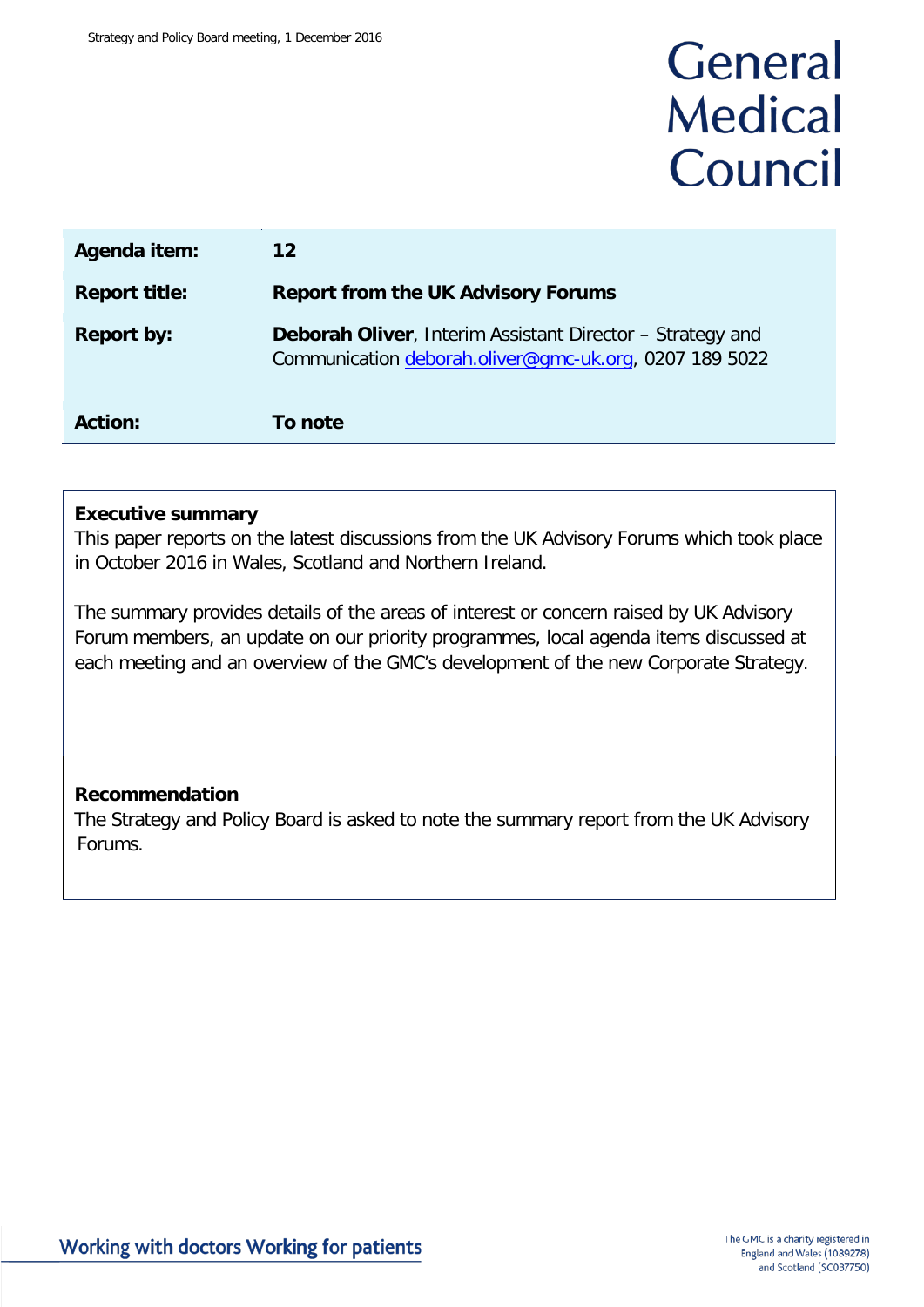#### **Meetings of the UK Advisory Forums October 2016**

- **1** The meetings were held on 5 October in Cardiff, 13 October in Edinburgh and 19 October in Belfast and were Chaired by Terence Stephenson.
- **2** Niall Dickson did not attend this round of meetings in view of his imminent departure from the GMC, so the Chair was supported as necessary by the COO and Directors.
- **3** The Chair restated the GMC's commitment to working as a four country regulator and the importance of these Forums as part of that effort. Members were thanked for their on-going support of our work.

#### Update on local priorities/areas of interest or concern from Forum members

- **4** The Forums considered local priorities and areas of interest or concern.
- **5** In Wales discussion focussed on:
	- **a** The upcoming retirements of the Post Graduate Dean and the Dean of Cardiff University School of Medicine, at the end of 2016.
	- **b** A Physician Associates programme that recently launched at Swansea and Bangor Universities. It is likely this would see the introduction of more Physician Associates into the Welsh NHS.
	- **c** The current Primary Care recruitment campaign, undertaken by professional bodies in Wales including the Welsh Government and Welsh NHS Confederation.
	- **d** An acknowledgement that the GMC *[Mental Capacity Toolkit](http://www.gmc-uk.org/Mental_Capacity_flowchart/)* has proven extremely useful to doctors.
	- **e** The Welsh Government's publication of its five year programme 'Taking Wales Forward 2016-2021'.
- **6** In Scotland the Forum discussed:
	- **a** Healthcare Improvement Scotland's work to put in place a new framework for quality of care reviews, which will bring together multiple quality assurance processes.
	- **b** The political will to obtain granular workforce data as the UK negotiates exit from the European Union, and the challenges of providing this.
	- **c** The four-country commitment to modernising legislation underpinning healthcare professional regulation.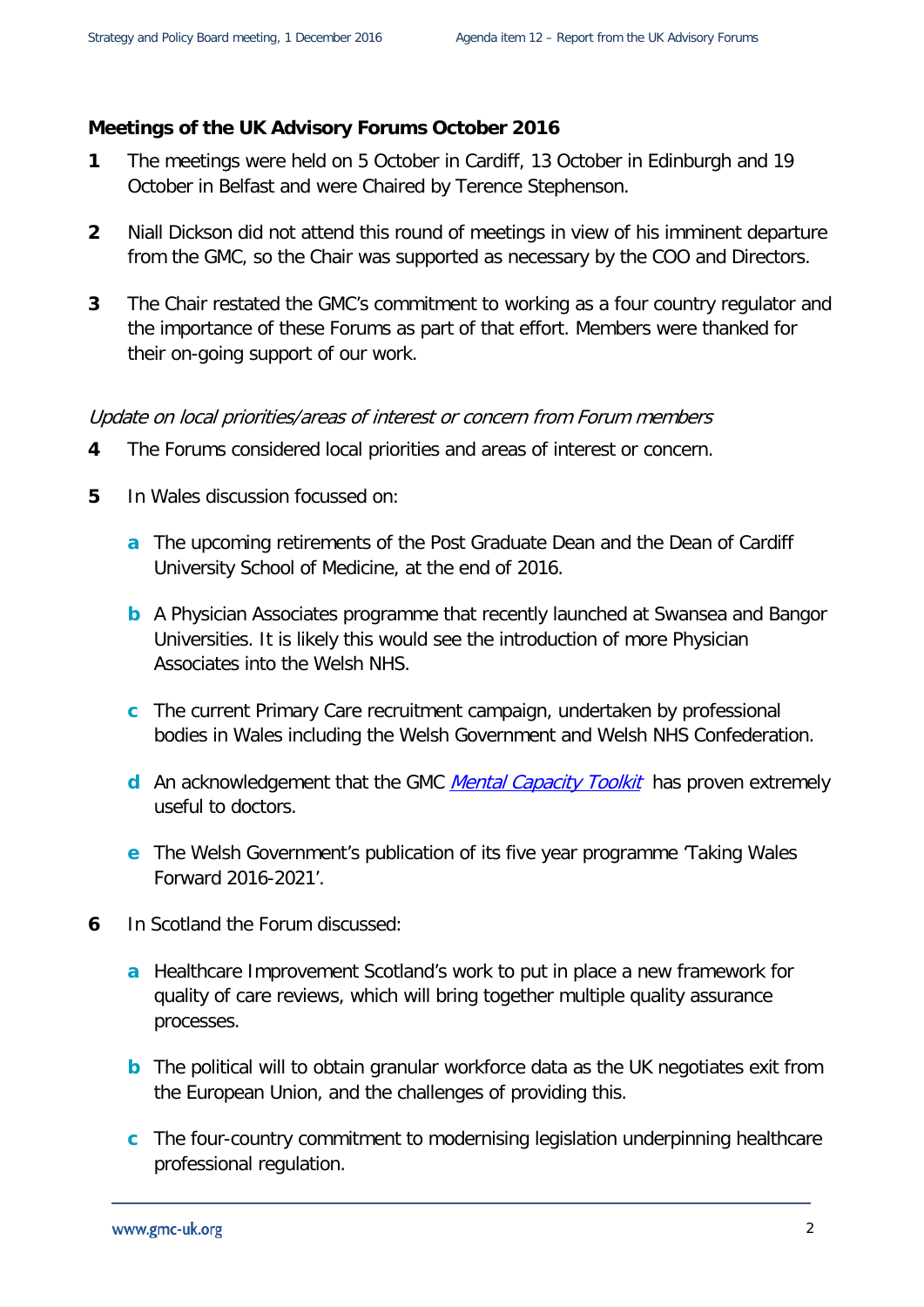- **d** The future regulation of physician associates.
- **e** The value of the GMC's engagement programmes in Scotland, and the challenge to reach more doctors given geographical and resource constraints.
- **f** Progress of the establishment of Scotland's forthcoming graduate medical entry School, whose first cohort is due to start in 2018.
- **g** The approach to education quality assurance, the need for proportionality and the continuing efforts to work collaboratively across the sector.
- **7** In Northern Ireland the focus was on:
	- **a** Challenges in relation to the number of vacancies in training places which has led to initiatives across Health and Social Care Services in Northern Ireland to attract doctors into training programmes.
	- **b** The expected outcome of the Bengoa Report and Ministerial Vision that will provide, over the next decade, the framework for development and delivery of health and social care across Northern Ireland.
	- **c** Disengagement and demoralisation amongst doctors as well as wider staff pressures. A number of doctors find the Revalidation administrative requirements significant in the absence of better electronic management systems.
	- **d** The importance of clinicians being fully engaged in clinical leadership and quality improvement and the time available to support this.
	- **e** The increase of General Practice training places, however continued growth is required alongside additional investment in primary care services and taking forward the Review of GP led services. As a result of an ageing GP population and increased number of GP Practice closures, the BMA's General Practice Committee had consulted on requesting GPs to sign undated resignation letters. This proposal was frozen as a result of the recent Bengoa Report and Ministerial Vision, and further clarity around the investment in primary care.
	- **f** Increased patient waiting times that continue to impact on patient experience within the health and social care service.

#### GMC Update

**8** Advisory Forum attendees received updates on the GMC's key areas of work, including updates on implications of the EU referendum, the Medical Licensing Assessment, a review into making training pathways more flexible, the quality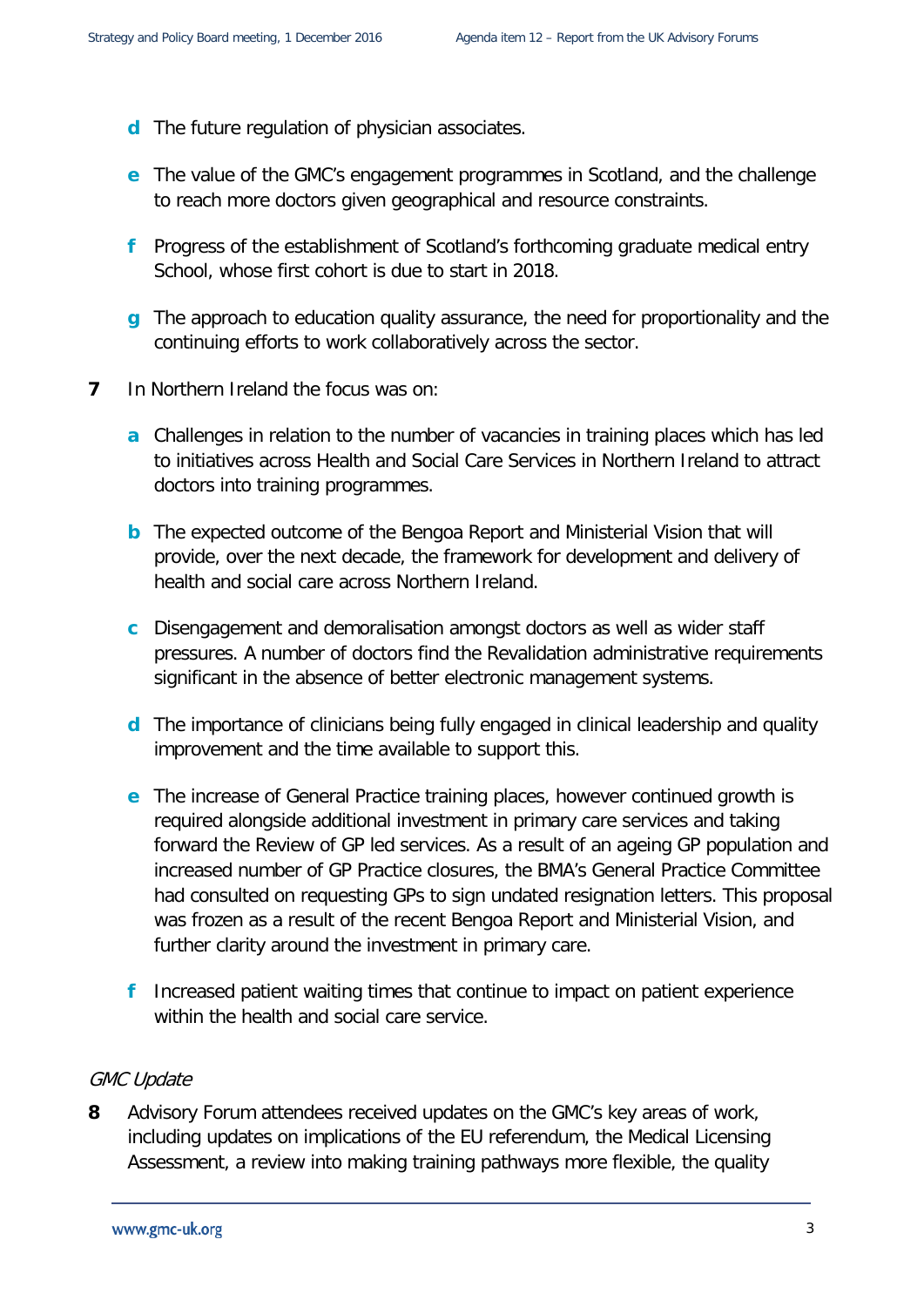assurance education reviews scheduled for Northern Ireland in March 2017 and Scotland in autumn 2017, and our consultation on reforming the List of Registered Medical Practitioners.

- **9** The Forums noted:
	- **a** That the EU referendum result would almost inevitably have a significant impact on the UK Government's legislative programme though there might be a window leading up to 2019 when it is expected that the UK's withdrawal from the EU will take place.
	- **b** The intention was to formally consult on the Medical Licensing Assessment in the near future. Our ambition was that the MLA would be operational from 2022 with the possibility of extensive piloting of our proposals in 2018.
	- **c** The review into making training pathways for doctors in training more flexible. It is intended to present the report to the four Governments across the UK by the end of March 2017.
	- **d** That we actively monitor the quality of medical education and as part of this conduct reviews across the United Kingdom. In 2017 we will be carrying out reviews in Northern Ireland and Scotland.
	- **e** The consultation on the reform of the List of Registered Medical Practitioners.

#### Country specific items

- **10** The Forums considered updates from a key partner in each of the respective countries.
- **11** In Wales the Forum was presented with an overview from the Wales Deanery relating to Education Contracts with the Health Boards that incorporate the GMC's *Promoting* **[Excellence](http://www.gmc-uk.org/Promoting_excellence_standards_for_medical_education_and_training_0715.pdf_61939165.pdf)** guidance and how the Deanery uses its Quality Management Framework to ensure the contract is met. The Deanery monitors adherence to the contract by analysing the GMC's national training survey results, monitoring end of placement evaluation forms and by using an education contract attendance system to ensure that doctors-in-training are released by their employers to attend training.
- **12** In Scotland Dr Achyut Valluri, a consultant in Acute Medicine NHS Tayside and a former Scottish Leadership Fellow with the GMC, presented to the Forum on the challenges of improving the quality of care within training settings and his use of the GMC's **[Promoting Excellence](http://www.gmc-uk.org/Promoting_excellence_standards_for_medical_education_and_training_0715.pdf_61939165.pdf)** as a framework for change within his unit.